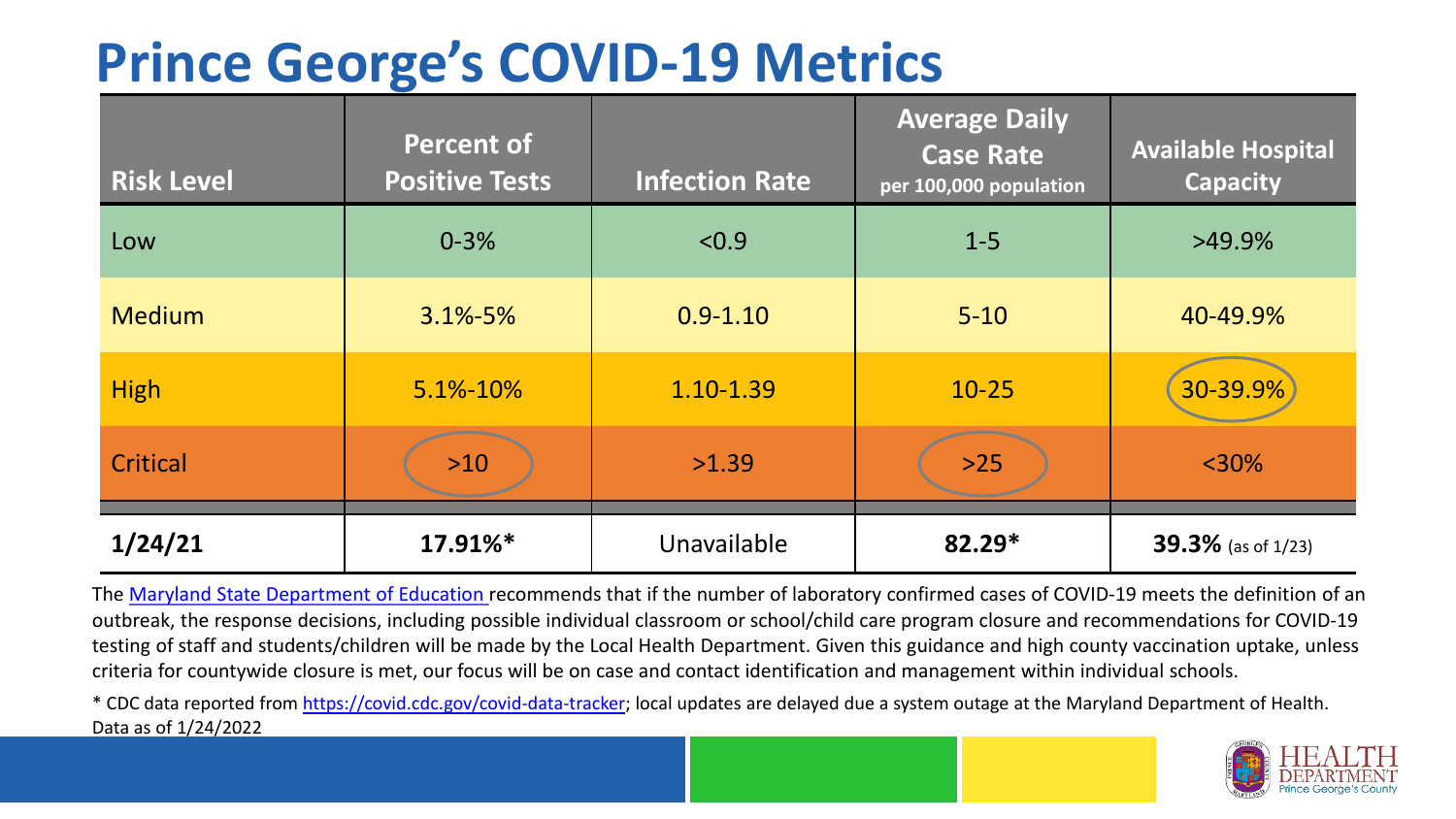## **COVID-19 Community Transmission and Vaccination**

Per the [CDC updated guidance for COVID-19 Prevention in K-12 Schools,](https://www.cdc.gov/coronavirus/2019-ncov/community/schools-childcare/k-12-guidance.html) vaccination is considered the leading prevention strategy for those who are eligible, and **Prince George's County exceeds the percentage of U.S. vaccinations for ages 12 and above**. The CDC also emphasizes using multiple prevention strategies together consistently, included universal indoor masking, as needed based on the level of community transmission and vaccine coverage.